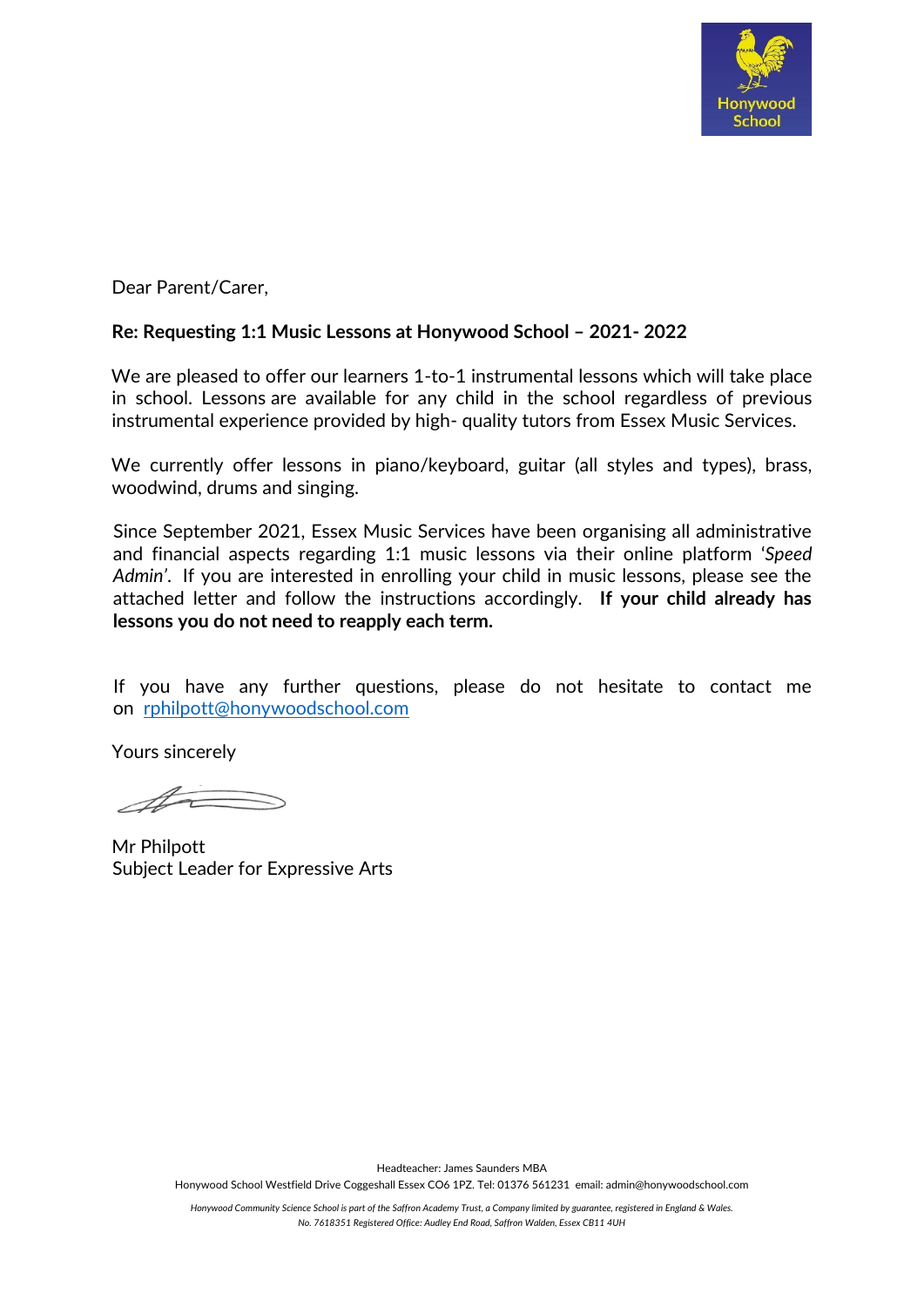**Essex Music Service** *Lead partner in Essex Music Education Hub* Essex County Council E2, County Hall **Chelmsford** Essex CM1 1QH



## **For Parents/Guardians at Honywood School**

Our Ref: SchoolTuition21-22 Date: 21 April 2022 Office Telephone: 0333 013 8953

Dear Parent/Guardian,

## **Requesting Music Lessons at Honywood School – 2021-2022**

We are pleased to offer 1-to-1 instrumental lessons at **Honywood School** provided by our team of high-quality tutors. Learning a musical instrument can have many positive effects on a child's social, personal and educational development as well as giving them a great sense of enjoyment and achievement.

To book lessons, please request lessons via this online link:

<https://ukessex.speedadmin.dk/registration?signupSchoolID=1553#/courselist/25>

This will only need to be completed once, and **tuition will continue each term unless you choose otherwise**. Many parents have used the same online system for instrument hire, registering for county music courses, and for music tuition discount vouchers, and on average the sign-up process takes less than three minutes.

Lessons cost: **equivalent to £31.60 per hour** (from September 2021 to August 2022), e.g.

| <b>Lesson Length</b>  | Cost (term) | <b>With Tuition</b><br>Discount (66%) | <b>Cost for LAC or</b><br>prev LAC |
|-----------------------|-------------|---------------------------------------|------------------------------------|
| 15 minutes x 10 weeks | £79         | £26.86                                | Free                               |
| 20 minutes x 10 weeks | £105.33     | £35.81                                |                                    |
| 30 minutes x 10 weeks | £158        | £53.72                                | £26.86                             |

[Click here](https://www.essexmusichub.org.uk/site/parents-carers/instrumental-tuition/) for further details about lessons with Essex Music Service.



Supported using public funding by

**ENGLAND** 



**ARTS COUNCIL ENGLAND**